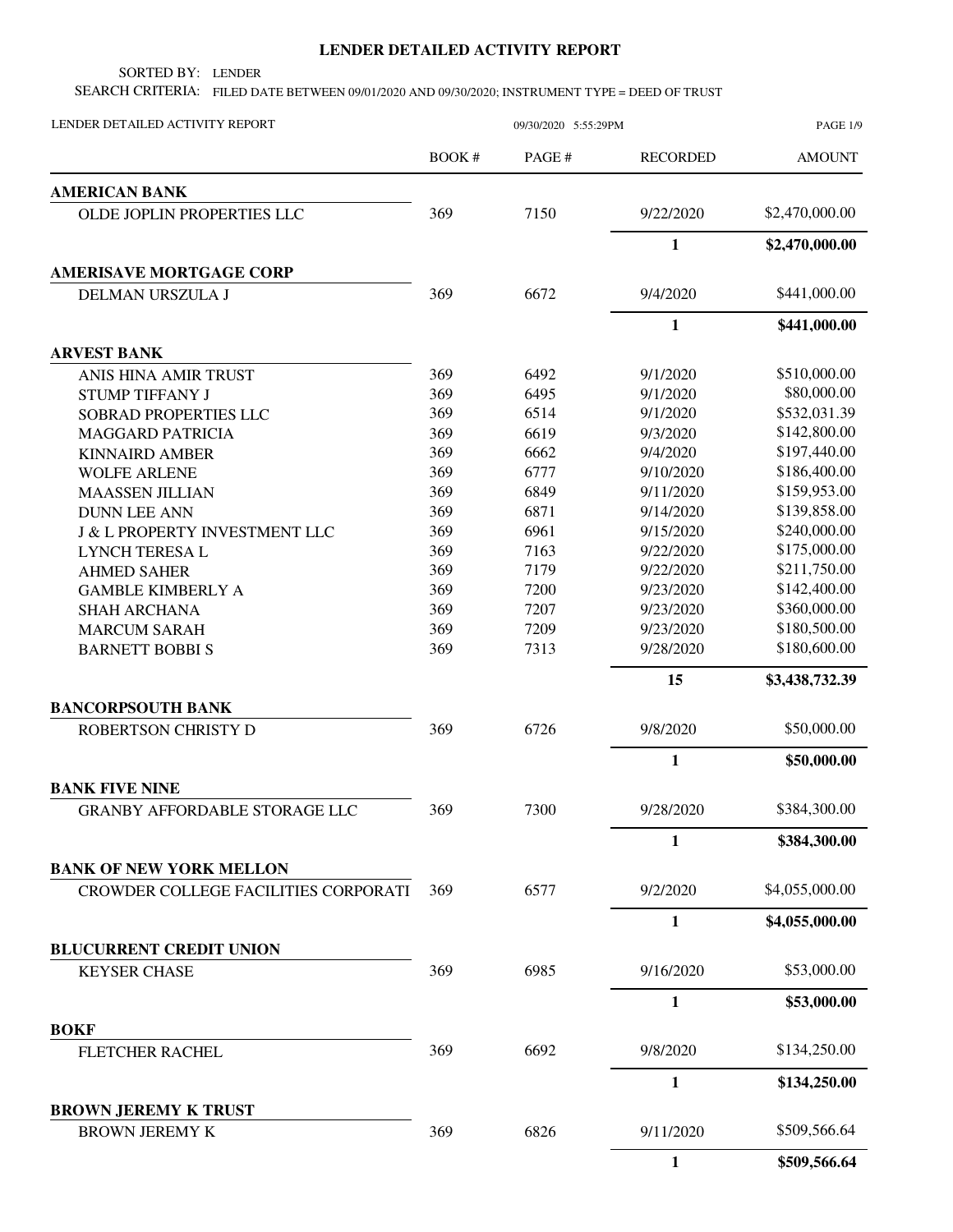LENDER DETAILED ACTIVITY REPORT 09/30/2020 5:55:29PM

PAGE 2/9

|                                            | BOOK # | PAGE# | <b>RECORDED</b> | <b>AMOUNT</b>  |
|--------------------------------------------|--------|-------|-----------------|----------------|
| <b>CITIZENS BANK</b>                       |        |       |                 |                |
| <b>ALLEN WALTER E</b>                      | 369    | 6881  | 9/14/2020       | \$177,650.00   |
|                                            |        |       | 1               | \$177,650.00   |
| <b>COMMERCE BANK</b>                       |        |       |                 |                |
| <b>SURFACE CHARLES F</b>                   | 369    | 6529  | 9/1/2020        | \$55,000.00    |
|                                            |        |       | $\mathbf{1}$    | \$55,000.00    |
| <b>COMMUNITY BANK AND TRUST</b>            |        |       |                 |                |
| <b>MOORE RENEE E</b>                       | 369    | 6648  | 9/4/2020        | \$125,000.00   |
| OHLHAUSEN JOHN JOSEPH                      | 369    | 6661  | 9/4/2020        | \$170,000.00   |
| <b>LINAM ANGELA M</b>                      | 369    | 6807  | 9/10/2020       | \$214,200.00   |
| <b>ARNOLD WENDY P</b>                      | 369    | 6911  | 9/14/2020       | \$196,000.00   |
| <b>RHOADES RENTALS LLC</b>                 | 369    | 6956  | 9/15/2020       | \$74,000.00    |
| <b>CYPRIAN GAMMA</b>                       | 369    | 7133  | 9/21/2020       | \$131,313.00   |
| TYURIKOV ELIZABETH M                       | 369    | 7137  | 9/21/2020       | \$167,000.00   |
| <b>RESTONEOVATION LLC</b>                  | 369    | 7145  | 9/22/2020       | \$262,428.95   |
| TRENTHAM FRANCES LOUISE                    | 369    | 7201  | 9/23/2020       | \$15,000.00    |
| <b>SNOW RICHARD WAYNE</b>                  | 369    | 7339  | 9/29/2020       | \$53,000.00    |
| <b>BUENING WHITNEY L</b>                   | 369    | 7365  | 9/30/2020       | \$167,675.00   |
|                                            |        |       | 11              | \$1,575,616.95 |
| <b>COMMUNITY NATIONAL BANK AND TRUST</b>   |        |       |                 |                |
| <b>HATFIELD KEVIN RAY</b>                  | 369    | 7176  | 9/22/2020       | \$660,000.00   |
|                                            |        |       | $\mathbf{1}$    | \$660,000.00   |
| <b>CORNERSTONE BANK</b>                    |        |       |                 |                |
| <b>RAWLINS BETHANIE</b>                    | 369    | 6485  | 9/1/2020        | \$40,000.00    |
| <b>HANELINE DIANA</b>                      | 369    | 6789  | 9/10/2020       | \$47,000.00    |
|                                            |        |       | $\overline{2}$  | \$87,000.00    |
| DAS AQUISITION COMPANY                     |        |       |                 |                |
| REYNOLDS THOMAS RIDER                      | 369    | 7028  | 9/17/2020       | \$153,075.00   |
| <b>CARBAJAL RAUL JR</b>                    | 369    | 7079  | 9/18/2020       | \$66,464.00    |
|                                            |        |       | $\overline{2}$  | \$219,539.00   |
| DEPARTMENT OF HOUSING & URBAN DEVELOPMENT  |        |       |                 |                |
| YANG NANDY                                 | 369    | 7141  | 9/22/2020       | \$9,140.38     |
|                                            |        |       | 1               | \$9,140.38     |
| EB II LLC<br>YI SUN YEA                    | 369    | 6570  | 9/2/2020        | \$80,000.00    |
|                                            |        |       | $\mathbf{1}$    | \$80,000.00    |
|                                            |        |       |                 |                |
| <b>ENDEAVOR CAPITAL</b><br>WILDER LAURIE L | 369    | 6953  | 9/15/2020       | \$162,000.00   |
|                                            |        |       | $\mathbf{1}$    | \$162,000.00   |
| <b>FCS FINANCIAL</b>                       |        |       |                 |                |
| MIKE N WHEY FARMS INC                      | 369    | 6811  | 9/10/2020       | \$165,500.00   |
|                                            |        |       | 1               | \$165,500.00   |
| <b>FCS FINANCIAL FLCA</b>                  |        |       |                 |                |
| <b>THORPE HARLEE</b>                       | 369    | 6841  | 9/11/2020       | \$133,500.00   |
|                                            |        |       | $\mathbf{1}$    | \$133,500.00   |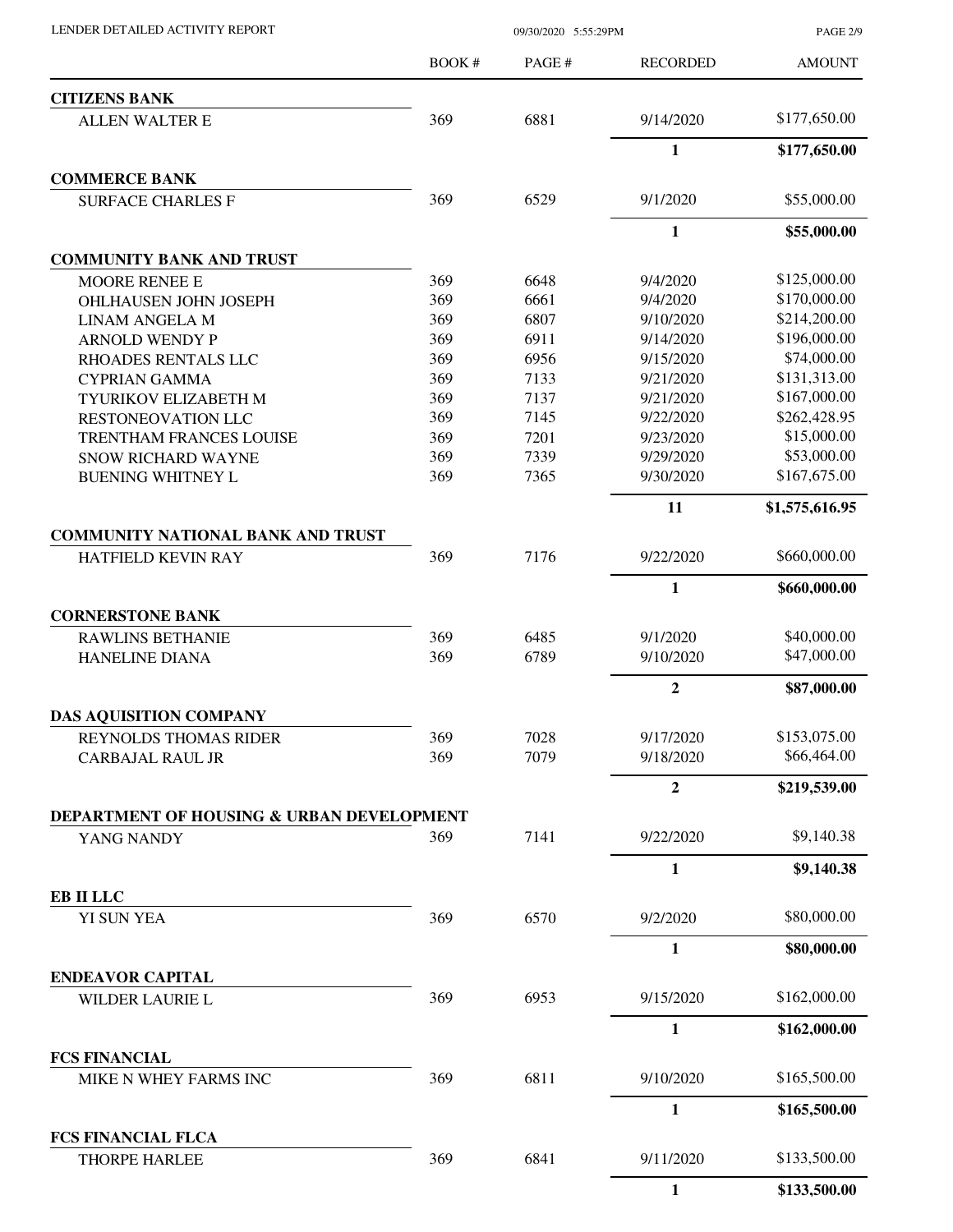PAGE 3/9

|                                       | <b>BOOK#</b> | PAGE# | <b>RECORDED</b>         | <b>AMOUNT</b>  |
|---------------------------------------|--------------|-------|-------------------------|----------------|
| FEDERAL SAVINGS BANK                  |              |       |                         |                |
| PIPPIN MARLANA MARIE                  | 369          | 6783  | 9/10/2020               | \$287,300.00   |
|                                       |              |       | $\mathbf{1}$            | \$287,300.00   |
| FIRST COMMUNITY BANK                  |              |       |                         |                |
| <b>WEST GREGORY</b>                   | 369          | 6481  | 9/1/2020                | \$81,000.00    |
| <b>GONZALEZ AMBER LEE</b>             | 369          | 6503  | 9/1/2020                | \$184,000.00   |
| POORE MICHAEL L                       | 369          | 6518  | 9/1/2020                | \$415,000.00   |
| HOWARD JENNIFER M                     | 369          | 6522  | 9/1/2020                | \$258,500.00   |
| <b>BURNETT CARL JR</b>                | 369          | 6540  | 9/2/2020                | \$112,917.00   |
| <b>LANNON RAMONA</b>                  | 369          | 6657  | 9/4/2020                | \$75,600.00    |
| MCDERMOTT TAYLAH J                    | 369          | 6686  | 9/4/2020                | \$165,000.00   |
| <b>MOSER PROPERTIES</b>               | 369          | 6759  | 9/9/2020                | \$55,675.00    |
| GIBBENS CONSTRUCTION AND PROPERTIES L | 369          | 6790  | 9/10/2020               | \$118,000.00   |
| <b>BROWN DUSTIN M</b>                 | 369          | 6885  | 9/14/2020               | \$209,715.00   |
| MILLER VONDRA DEE                     | 369          | 6934  | 9/15/2020               | \$113,000.00   |
| TIGER 60 LLC                          | 369          | 6937  | 9/15/2020               | \$235,000.00   |
| <b>GARDUNO JULIA</b>                  | 369          | 7111  | 9/21/2020               | \$251,200.00   |
| <b>ADAMS COREY</b>                    | 369          | 7173  | 9/22/2020               | \$50,000.00    |
| <b>MASSEY GARY N TRUST</b>            | 369          | 7189  | 9/23/2020               | \$192,000.00   |
| <b>FORKNER KELLIE L</b>               | 369          | 7190  | 9/23/2020               | \$163,500.00   |
| <b>WISE PHILLIP</b>                   | 369          | 7322  | 9/29/2020               | \$300,000.00   |
| <b>BROWN DONALD RAY</b>               | 369          | 7323  | 9/29/2020               | \$20,000.00    |
| <b>BAUTISTA SIMON PEDRO</b>           | 369          | 7337  | 9/29/2020               | \$56,000.00    |
| <b>MCINTURFF NATALIE</b>              | 369          | 7362  | 9/30/2020               | \$68,000.00    |
|                                       |              |       | 20                      | \$3,124,107.00 |
| <b>FIRSTRUST HOME LOANS</b>           |              |       |                         |                |
| DAVIS AMANDA DEEANN                   | 369          | 6908  | 9/14/2020               | \$81,000.00    |
| <b>GRIFFIN TRACY LYNN</b>             | 369          | 7009  | 9/17/2020               | \$143,600.00   |
| <b>WHITEHEAD JARED</b>                | 369          | 7013  | 9/17/2020               | \$205,000.00   |
| <b>BENDER CARL</b>                    | 369          | 7383  | 9/30/2020               | \$103,596.00   |
|                                       |              |       | $\overline{\mathbf{4}}$ | \$533,196.00   |
| <b>FIRSTTRUST HOME LOANS</b>          |              |       |                         |                |
| <b>BENNER ARAUNAH</b>                 | 369          | 7115  | 9/21/2020               | \$147,000.00   |
|                                       |              |       | $\mathbf{1}$            | \$147,000.00   |
| <b>FLAGSTAR BANK FSB</b>              |              |       |                         |                |
| <b>ENGLAND PAMELA SUE</b>             | 369          | 7316  | 9/28/2020               | \$117,444.00   |
| JOHANSON SEAN MICHAEL                 | 369          | 7318  | 9/28/2020               | \$324,000.00   |
|                                       |              |       | $\boldsymbol{2}$        | \$441,444.00   |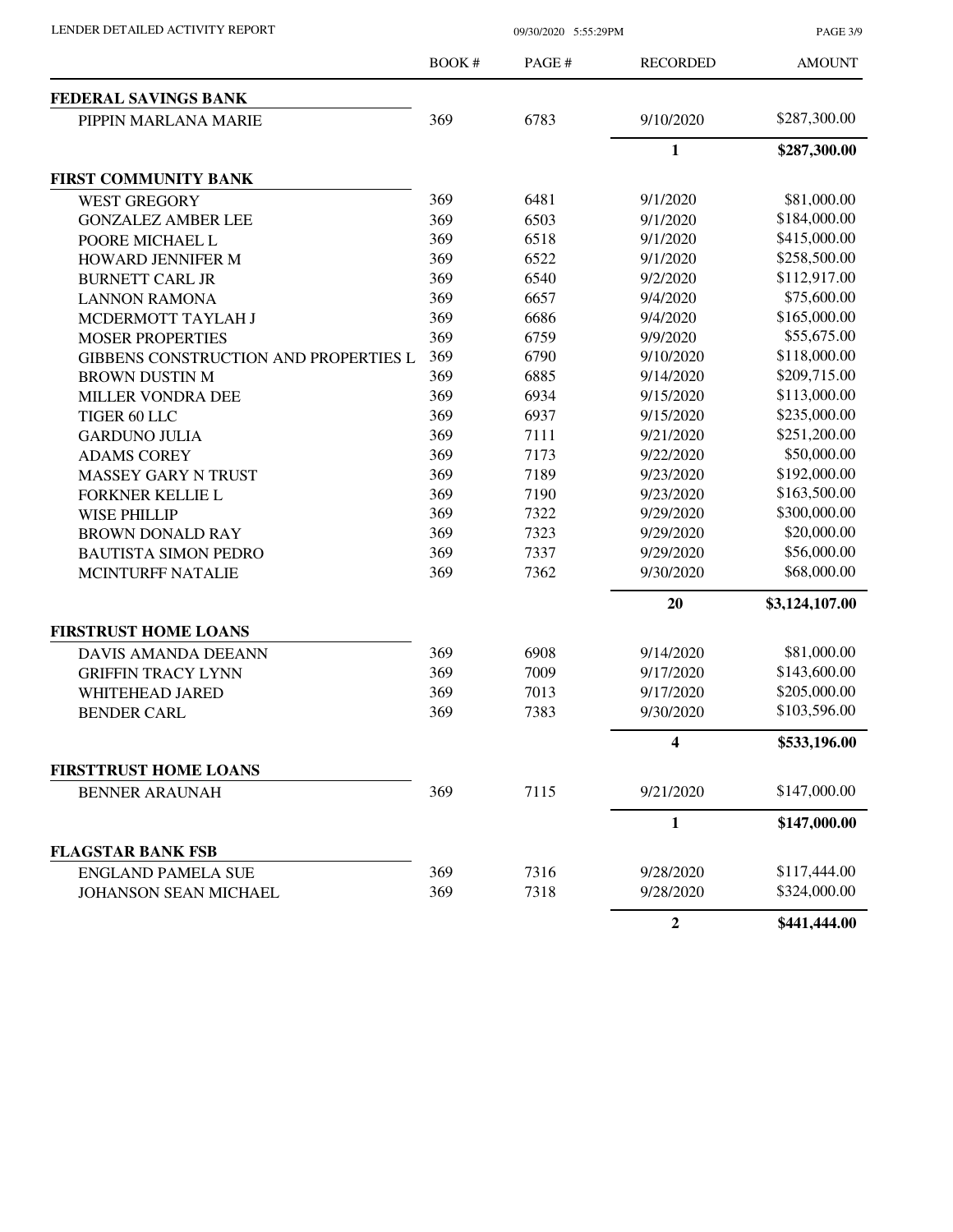PAGE 4/9

|                                              | <b>BOOK#</b> | PAGE# | <b>RECORDED</b> | <b>AMOUNT</b>  |
|----------------------------------------------|--------------|-------|-----------------|----------------|
| <b>FLAT BRANCH MORTGAGE</b>                  |              |       |                 |                |
| HUTCHISON TAMMY                              | 369          | 6497  | 9/1/2020        | \$268,000.00   |
| <b>WELLS JULIA DENISE</b>                    | 369          | 6511  | 9/1/2020        | \$352,925.00   |
| <b>THOM HUBERT</b>                           | 369          | 6527  | 9/1/2020        | \$237,405.00   |
| <b>ELLIS DONALD</b>                          | 369          | 6535  | 9/2/2020        | \$92,000.00    |
| <b>CAPPS ERIC BROCK</b>                      | 369          | 6626  | 9/3/2020        | \$143,111.00   |
| <b>LEAK LEAH</b>                             | 369          | 6665  | 9/4/2020        | \$126,767.00   |
| <b>BROWN TIMOTHY J</b>                       | 369          | 6721  | 9/8/2020        | \$149,737.00   |
| <b>BERRY MELISSA</b>                         | 369          | 6775  | 9/10/2020       | \$177,500.00   |
| <b>BAKER ELICIA</b>                          | 369          | 6785  | 9/10/2020       | \$97,765.00    |
| MOORE SUSAN K                                | 369          | 6793  | 9/10/2020       | \$102,125.00   |
| <b>SCHROEDER ADA</b>                         | 369          | 6815  | 9/10/2020       | \$117,826.00   |
| <b>GOLDSCHMIDT ELIZABETH</b>                 | 369          | 6818  | 9/11/2020       | \$175,750.00   |
| <b>HUMBLE MICHELLE</b>                       | 369          | 6836  | 9/11/2020       | \$144,000.00   |
| <b>DUCK JAMES F</b>                          | 369          | 6846  | 9/11/2020       | \$498,750.00   |
| <b>CAPPS ERIC BROCK</b>                      | 369          | 6852  | 9/11/2020       | \$143,111.00   |
|                                              | 369          | 6855  | 9/11/2020       | \$163,876.00   |
| <b>BRENNEMAN MICHAEL</b>                     | 369          |       |                 |                |
| <b>GLUMM ANDREW</b>                          |              | 6870  | 9/14/2020       | \$138,383.00   |
| PHILLIPS CHARLES MARION                      | 369          | 6887  | 9/14/2020       | \$113,113.00   |
| PESTEL JON A                                 | 369          | 6910  | 9/14/2020       | \$294,400.00   |
| YORK ERNEST E JR                             | 369          | 6967  | 9/16/2020       | \$305,600.00   |
| LEWIS MICHELLE D                             | 369          | 6988  | 9/16/2020       | \$79,898.00    |
| <b>EMERY CHAD</b>                            | 369          | 7035  | 9/17/2020       | \$101,600.00   |
| <b>DUNN EMILY</b>                            | 369          | 7050  | 9/18/2020       | \$136,262.00   |
| THOMPSON KIMBERLY                            | 369          | 7092  | 9/21/2020       | \$341,050.00   |
| <b>CRAIG JASON M</b>                         | 369          | 7171  | 9/22/2020       | \$145,828.00   |
| <b>RIGGINS LISA GALE</b>                     | 369          | 7185  | 9/23/2020       | \$210,400.00   |
| <b>HADLEY BRIDGETTE</b>                      | 369          | 7280  | 9/25/2020       | \$234,671.00   |
| <b>THOMAS KATIE</b>                          | 369          | 7294  | 9/28/2020       | \$80,514.00    |
| EARHART TATIANA L                            | 369          | 7314  | 9/28/2020       | \$144,000.00   |
| <b>MODLIN PAMELA D</b>                       | 369          | 7328  | 9/29/2020       | \$160,000.00   |
| <b>JACKSON CASE</b>                          | 369          | 7332  | 9/29/2020       | \$100,505.00   |
| SPLITT MELISSA M                             | 369          | 7334  | 9/29/2020       | \$180,000.00   |
| WILSON CRYSTAL D                             | 369          | 7340  | 9/29/2020       | \$94,586.00    |
|                                              |              |       | 33              | \$5,851,458.00 |
| FREEDOM MORTGAGE CORPORATION                 |              |       |                 |                |
| <b>EDGINGTON BETHANY PAIGE</b>               | 369          | 6907  | 9/14/2020       | \$286,665.00   |
| HALL JANELLE K                               | 369          | 6978  | 9/16/2020       | \$212,753.00   |
| <b>BENMAYZA AADIL</b>                        | 369          | 7236  | 9/24/2020       | \$255,000.00   |
| <b>BROWN JEFFERY A SR</b>                    | 369          | 7249  | 9/25/2020       | \$139,213.00   |
|                                              |              |       | 4               | \$893,631.00   |
| <b>GERSHMAN MORTGAGE</b>                     |              |       |                 |                |
| <b>GRANT ARTHUR R</b>                        | 369          | 6767  | 9/9/2020        | \$52,500.00    |
|                                              |              |       | $\mathbf{1}$    | \$52,500.00    |
| <b>GREAT SOUTHERN BANK</b>                   |              |       |                 |                |
| PATTERSON DANELLE                            | 369          | 6995  | 9/17/2020       | \$20,000.00    |
| <b>BRUDER ROGER S TRUST</b>                  | 369          | 7090  | 9/21/2020       | \$50,000.00    |
|                                              |              |       | $\overline{2}$  | \$70,000.00    |
| <b>GUARANTEED RATE</b><br><b>STAATS JOHN</b> | 369          | 6600  | 9/3/2020        | \$198,973.00   |
|                                              |              |       | $\mathbf{1}$    | \$198,973.00   |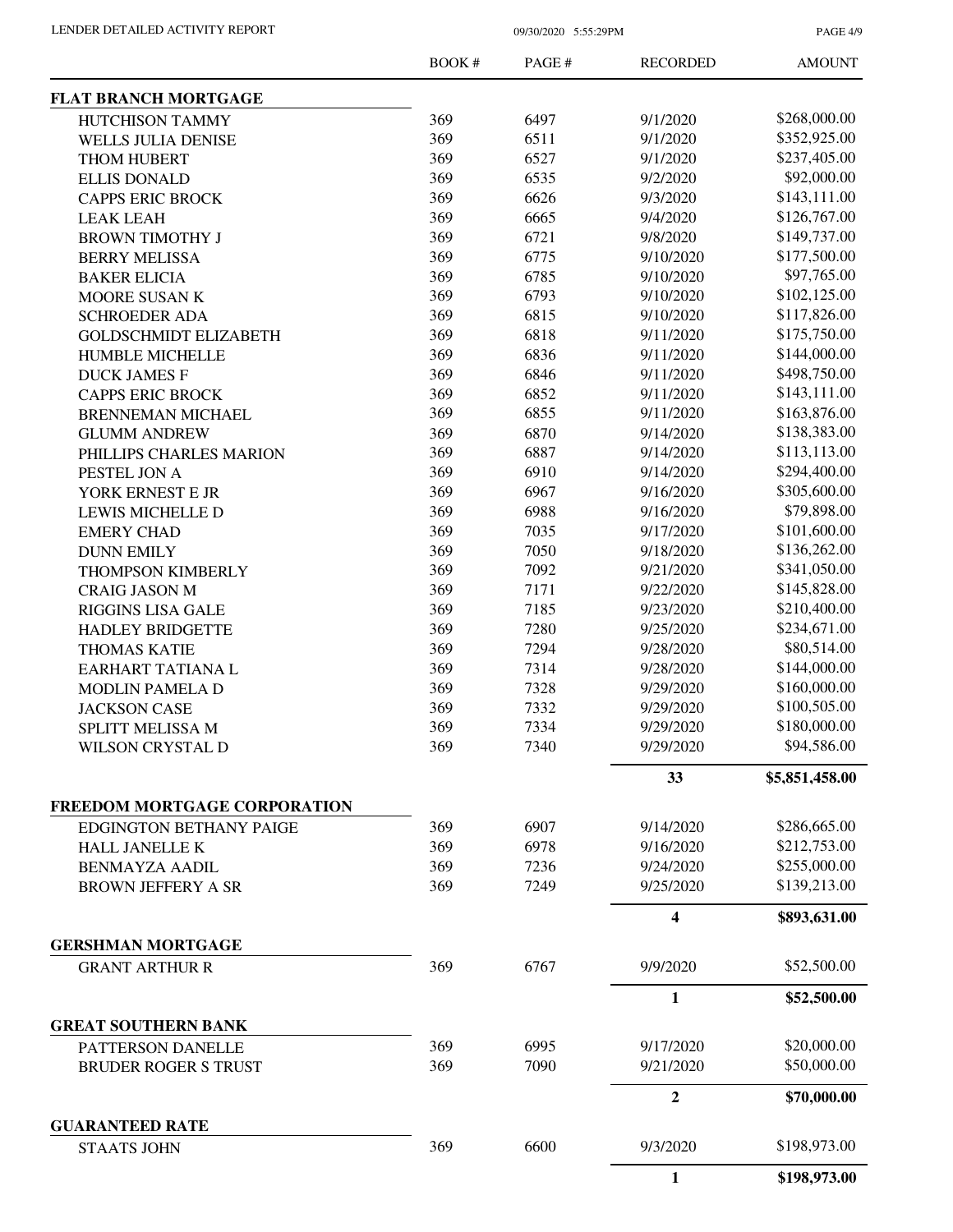| LENDER DETAILED ACTIVITY REPORT |  |
|---------------------------------|--|
|                                 |  |

09/30/2020 5:55:29PM

PAGE 5/9

|                                                    | <b>BOOK#</b> | PAGE# | <b>RECORDED</b> | <b>AMOUNT</b>  |
|----------------------------------------------------|--------------|-------|-----------------|----------------|
| <b>GUARANTY BANK</b>                               |              |       |                 |                |
| <b>SHEELEY DANNY</b>                               | 369          | 6484  | 9/1/2020        | \$178,000.00   |
| <b>MYERS SHEILA K</b>                              | 369          | 6650  | 9/4/2020        | \$12,941.37    |
| <b>DUDLEY TINA</b>                                 | 369          | 7126  | 9/21/2020       | \$15,500.00    |
| <b>BURCH BROOKE D</b>                              | 369          | 7135  | 9/21/2020       | \$420,000.00   |
| <b>FRIEZE SUSAN D</b>                              | 369          | 7216  | 9/23/2020       | \$413,000.00   |
| <b>MOLANDCO</b>                                    | 369          | 7341  | 9/29/2020       | \$427,000.00   |
| WITTUM JESSICA M                                   | 369          | 7344  | 9/29/2020       | \$166,700.00   |
|                                                    |              |       | $\overline{7}$  | \$1,633,141.37 |
| <b>GUARDIAN MORTGAGE</b>                           |              |       |                 |                |
| TORIX NEDRA ANNETTE TRUST                          | 369          | 6770  | 9/9/2020        | \$488,000.00   |
|                                                    |              |       | $\mathbf{1}$    | \$488,000.00   |
| <b>JOPLIN METRO CREDIT UNION</b>                   |              |       |                 |                |
| <b>RENFRO AIMEE J</b>                              | 369          | 6986  | 9/16/2020       | \$24,000.00    |
|                                                    |              |       | $\mathbf{1}$    | \$24,000.00    |
| <b>JPMORGAN CHASE BANK</b>                         |              |       |                 |                |
| <b>COLLINSWORTH KERI J</b>                         | 369          | 7193  | 9/23/2020       | \$124,700.00   |
|                                                    |              |       | $\mathbf{1}$    | \$124,700.00   |
| <b>K TRE HOLDINGS</b><br>S ANGLIN & ASSOCIATES LP  | 369          | 6922  | 9/15/2020       | \$319,041.12   |
|                                                    |              |       | $\mathbf{1}$    |                |
|                                                    |              |       |                 | \$319,041.12   |
| <b>LANDMARK NATIONA BANK</b><br><b>EWY TYLER G</b> | 369          | 7037  | 9/17/2020       | \$184,300.00   |
|                                                    |              |       | $\mathbf{1}$    | \$184,300.00   |
| <b>LOANDEPOT.COM</b>                               |              |       |                 |                |
| <b>GOODHUE TRAVIS J</b>                            | 369          | 7283  | 9/28/2020       | \$439,235.00   |
|                                                    |              |       | $\mathbf{1}$    | \$439,235.00   |
| <b>MID MISSOURI BANK</b>                           |              |       |                 |                |
| <b>LANE MARIE</b>                                  | 369          | 6546  | 9/2/2020        | \$222,400.00   |
| NEWBERRY RICK                                      | 369          | 6940  | 9/15/2020       | \$100,000.00   |
|                                                    |              |       | $\overline{2}$  | \$322,400.00   |
| <b>MID-MISSOURI MORTGAGE CO</b>                    |              |       |                 |                |
| PATTERSON DAVID L                                  | 369          | 7075  | 9/18/2020       | \$181,818.00   |
|                                                    |              |       | $\mathbf{1}$    | \$181,818.00   |
| MISSOURI ELECTRIC COOPERATIVES EMPL CU             |              |       |                 |                |
| POE JENNIFER                                       | 369          | 6920  | 9/15/2020       | \$39,450.00    |
|                                                    |              |       | $\mathbf{1}$    | \$39,450.00    |
| MISSOURI HOUSING DEVELOPMENT COMMISSION            |              |       |                 |                |
| <b>BRENNEMAN MICHAEL</b>                           | 369          | 6856  | 9/11/2020       | \$6,555.04     |
|                                                    |              |       | $\mathbf{1}$    | \$6,555.04     |
| <b>MISSOURI MORTGAGE SERVICES</b>                  |              |       |                 |                |
| <b>BAILEY MELISSA S</b>                            | 369          | 7199  | 9/23/2020       | \$166,540.00   |
|                                                    |              |       | 1               | \$166,540.00   |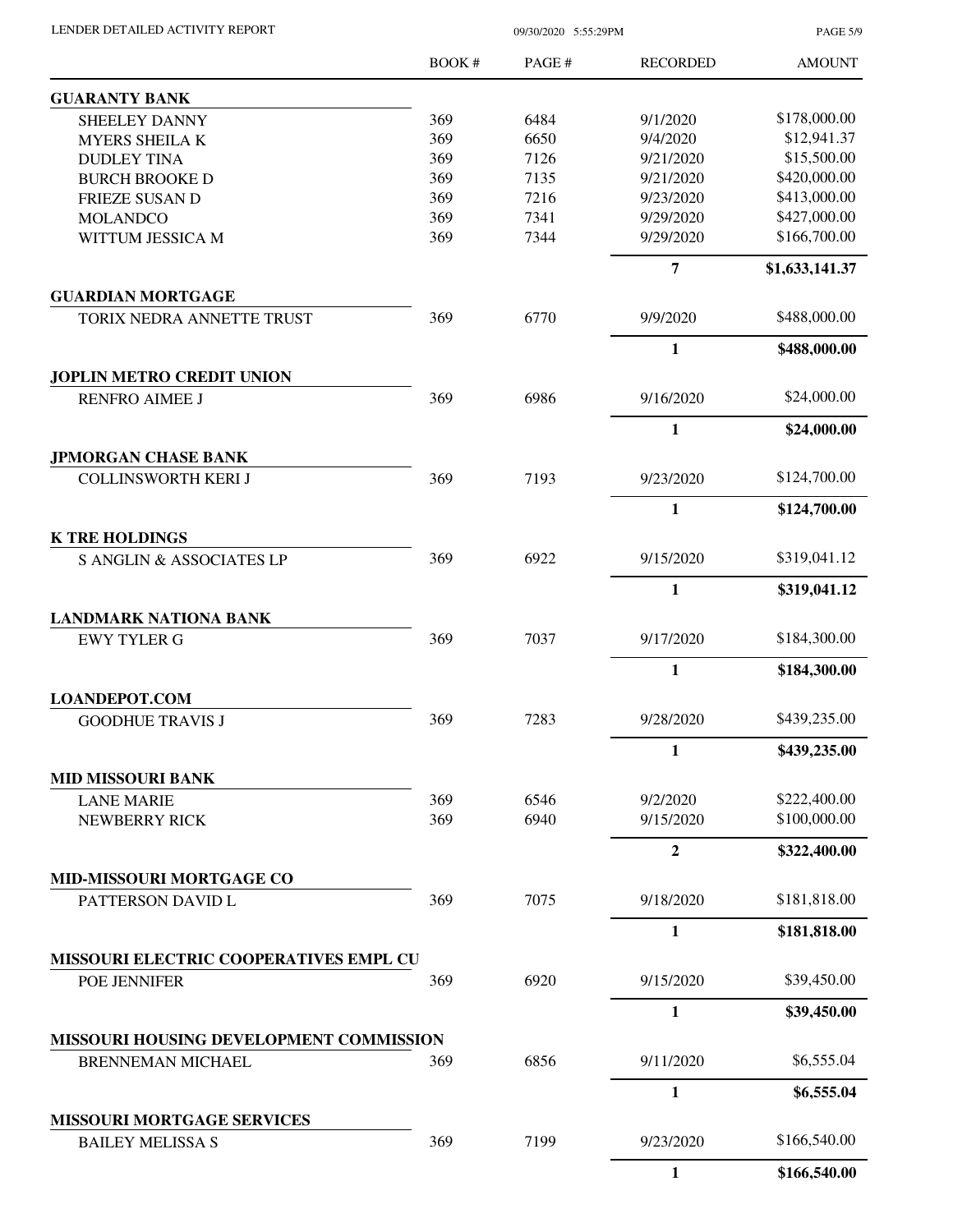|                                      | <b>BOOK#</b> | PAGE# | <b>RECORDED</b>  | <b>AMOUNT</b> |
|--------------------------------------|--------------|-------|------------------|---------------|
| <b>NAVY FEDERAL CREDIT UNION</b>     |              |       |                  |               |
| NICOLAS CANES                        | 369          | 6756  | 9/9/2020         | \$203,080.00  |
|                                      |              |       | $\mathbf{1}$     | \$203,080.00  |
| <b>NEW DAY FINANCIAL</b>             |              |       |                  |               |
| <b>GILBERT PATRICIA E</b>            | 369          | 6609  | 9/3/2020         | \$241,099.00  |
|                                      |              |       | 1                | \$241,099.00  |
| <b>NEWREZ</b>                        |              |       |                  |               |
| <b>COLE SHEILA M</b>                 | 369          | 6499  | 9/1/2020         | \$75,500.00   |
|                                      |              |       | 1                | \$75,500.00   |
| <b>NORWOOD MARY H</b>                |              |       |                  |               |
| WHITE DEBORAH IILENE                 | 369          | 6805  | 9/10/2020        | \$53,000.00   |
|                                      |              |       | $\mathbf{1}$     | \$53,000.00   |
| <b>OAKSTAR BANK</b>                  |              |       |                  |               |
| <b>GRAY LESLIE DAWN</b>              | 369          | 6621  | 9/3/2020         | \$151,900.00  |
| <b>TAYLOR DAVID L</b>                | 369          | 6636  | 9/3/2020         | \$29,900.00   |
|                                      |              |       | $\boldsymbol{2}$ | \$181,800.00  |
| <b>OLD MISSOURI BANK</b>             |              |       |                  |               |
| <b>CALVIN MONIKA R</b>               | 369          | 7386  | 9/30/2020        | \$720,000.00  |
|                                      |              |       |                  |               |
|                                      |              |       | 1                | \$720,000.00  |
| PENNYMAC LOAN SERVICES               |              |       |                  |               |
| <b>FLETCHER CHRISTINE</b>            | 369          | 7045  | 9/18/2020        | \$282,932.00  |
|                                      |              |       | 1                | \$282,932.00  |
| PEOPLES BANK OF SENECA               |              |       |                  |               |
| SAMPSON WILLIAM KALEB                | 369          | 6520  | 9/1/2020         | \$177,000.00  |
| <b>NEVELLE</b>                       | 369          | 6676  | 9/4/2020         | \$120,275.00  |
| MEGAN D KIVETT LLC                   | 369          | 6734  | 9/9/2020         | \$218,000.00  |
| <b>SMITH ASHTON L</b>                | 369          | 6737  | 9/9/2020         | \$26,185.00   |
| <b>SMITH ASHTON L</b>                | 369          | 6765  | 9/9/2020         | \$139,400.00  |
| CK & A INVESTMENTS LLC               | 369          | 7030  | 9/17/2020        | \$153,510.00  |
| HANSEN SHAWNA G                      | 369          | 7059  | 9/18/2020        | \$190,000.00  |
| STANLEY KAYJA                        | 369          | 7068  | 9/18/2020        | \$356,000.00  |
| PLATINUM CAPITAL INVESTMENTS LLC     | 369          | 7077  | 9/18/2020        | \$70,000.00   |
| HENRY LAND & CATTLE LLC              | 369          | 7107  | 9/21/2020        | \$60,000.00   |
| CK AND A INVESTMENTS OF MISSOURI LLC | 369          | 7157  | 9/22/2020        | \$153,510.00  |
| ELBERT ALVIN L TRUST                 | 369          | 7248  | 9/25/2020        | \$66,200.00   |
| AMAYO SALLY ANN                      | 369          | 7276  | 9/25/2020        | \$160,000.00  |
| <b>WALKER RACHAEL</b>                | 369          | 7375  | 9/30/2020        | \$259,200.00  |
| <b>WALKER RACHAEL</b>                | 369          | 7376  | 9/30/2020        | \$24,800.00   |
| <b>SAMPSON FAMILY TRUST</b>          | 369          | 7378  | 9/30/2020        | \$165,000.00  |
| <b>SAMPSON FAMILY TRUST</b>          | 369          | 7379  | 9/30/2020        | \$100,000.00  |

LENDER DETAILED ACTIVITY REPORT 09/30/2020 5:55:29PM

**17 \$2,439,080.00**

PAGE 6/9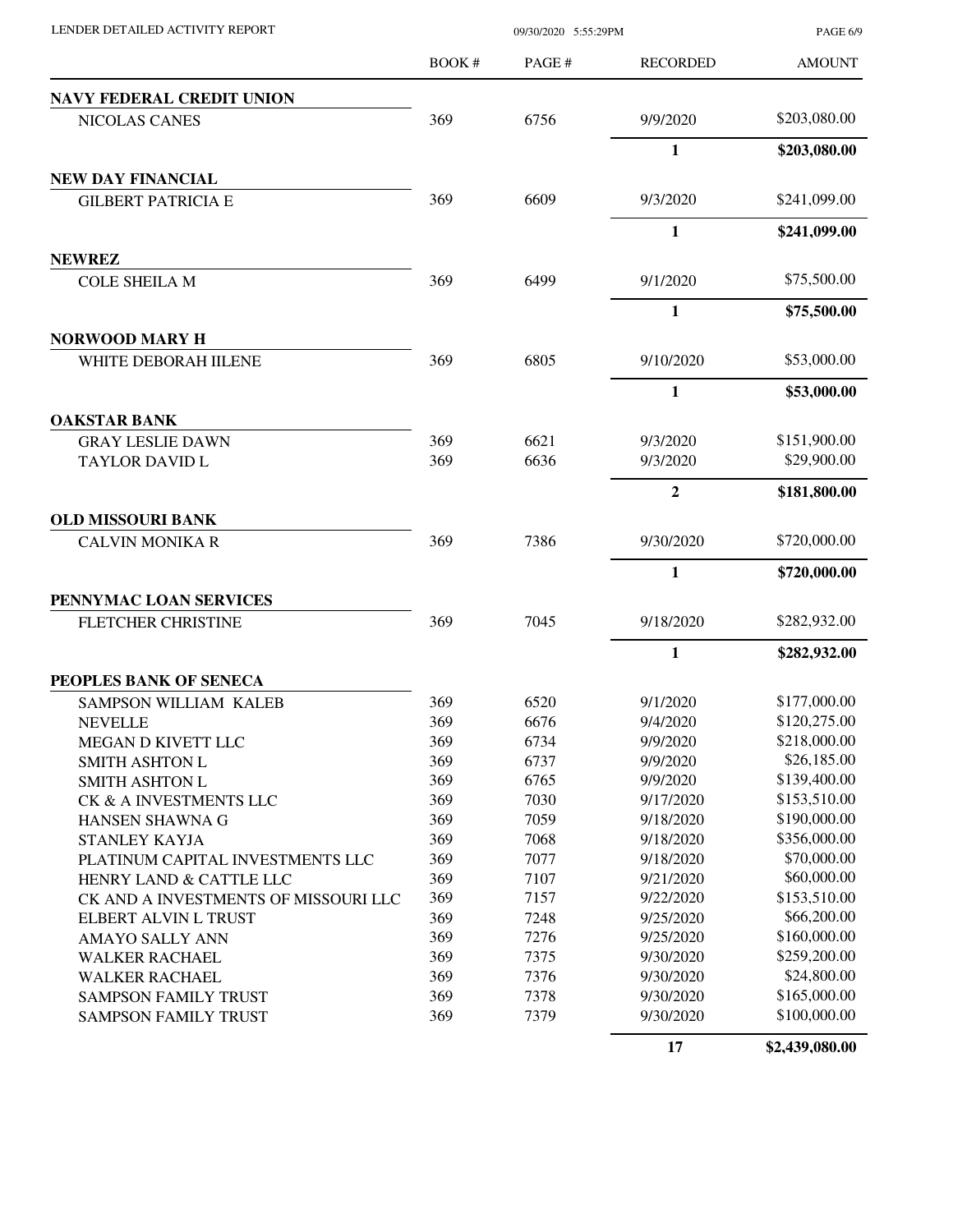LENDER DETAILED ACTIVITY REPORT 09/30/2020 5:55:29PM

PAGE 7/9

|                                                            | <b>BOOK#</b> | PAGE# | <b>RECORDED</b> | <b>AMOUNT</b>  |
|------------------------------------------------------------|--------------|-------|-----------------|----------------|
| <b>PINNACLE BANK</b>                                       |              |       |                 |                |
| <b>MILLER TIANA R</b>                                      | 369          | 6532  | 9/1/2020        | \$362,000.00   |
| <b>MILLER TIANNA R</b>                                     | 369          | 6533  | 9/1/2020        | \$247,500.00   |
| <b>ARLINGTON ALYSSA</b>                                    | 369          | 6828  | 9/11/2020       | \$138,000.00   |
| <b>KELSO DAMEIKA</b>                                       | 369          | 6842  | 9/11/2020       | \$310,720.00   |
| <b>COOK AMBER</b>                                          | 369          | 6948  | 9/15/2020       | \$224,500.00   |
|                                                            |              |       | 5               | \$1,282,720.00 |
| <b>QUICKEN LOANS</b>                                       |              |       |                 |                |
| <b>WEISS JEREMY DAVID</b>                                  | 369          | 6524  | 9/1/2020        | \$207,870.00   |
| <b>SMITH WESLEY EDWARD</b>                                 | 369          | 6675  | 9/4/2020        | \$74,594.00    |
| <b>HAMES CHAD W</b>                                        | 369          | 6680  | 9/4/2020        | \$194,370.00   |
| <b>BYRD KELSEY</b>                                         | 369          | 6727  | 9/8/2020        | \$90,000.00    |
| <b>TYLER PAMALA</b>                                        | 369          | 6883  | 9/14/2020       | \$137,648.00   |
| <b>WOOLERY CINDY A</b>                                     | 369          | 7066  | 9/18/2020       | \$72,000.00    |
| <b>LACEY GARTH</b>                                         | 369          | 7087  | 9/21/2020       | \$131,760.00   |
| THOMPSON PATRICIA A                                        | 369          | 7088  | 9/21/2020       | \$108,000.00   |
| COOK MICHAEL HALLE                                         | 369          | 7166  | 9/22/2020       | \$121,600.00   |
| <b>HASKINS DANIEL</b>                                      | 369          | 7284  | 9/28/2020       | \$83,000.00    |
|                                                            |              |       | 10              | \$1,220,842.00 |
| <b>ROBERTS CONNIE I</b>                                    | 369          | 7104  | 9/21/2020       | \$60,000.00    |
| <b>COOK WILLIAM</b>                                        |              |       |                 |                |
|                                                            |              |       | $\mathbf{1}$    | \$60,000.00    |
| <b>ROBERTS CONNIE L</b>                                    |              |       |                 |                |
| <b>POGUE MIKE</b>                                          | 369          | 7169  | 9/22/2020       | \$133,500.00   |
|                                                            |              |       | 1               | \$133,500.00   |
| <b>ROBERTS LARRY O</b>                                     |              |       |                 |                |
| <b>COOK WILLIAM</b>                                        | 369          | 7104  | 9/21/2020       | \$60,000.00    |
| <b>ROBERTS STEFFANI R</b>                                  | 369          | 7169  | 9/22/2020       | \$133,500.00   |
|                                                            |              |       | 2               | \$193,500.00   |
| <b>SCHEURICH LESLIE M TRUST</b>                            |              |       |                 |                |
| <b>BROWN JEREMY K</b>                                      | 369          | 6826  | 9/11/2020       | \$509,566.64   |
|                                                            |              |       | 1               | \$509,566.64   |
| <b>SCHEURICH LINDA J TRUST</b><br><b>SCHEURICH LINDA J</b> | 369          | 6826  | 9/11/2020       | \$509,566.64   |
|                                                            |              |       |                 |                |
| SECRETARY OF HOUSING AND URBAN DEVELOPMENT                 |              |       | $\mathbf{1}$    | \$509,566.64   |
| <b>SPEAK JEFFREY AUSTIN</b>                                | 369          | 6477  | 9/1/2020        | \$2,288.92     |
|                                                            | 369          | 6587  | 9/3/2020        | \$3,059.80     |
| <b>RAWLINGS NADA</b>                                       | 369          | 6795  | 9/10/2020       | \$4,672.57     |
| <b>MOYER CHRISTINE</b>                                     | 369          | 6993  | 9/17/2020       | \$58,144.14    |
| <b>CHRISTENSEN VICKI E</b><br><b>DOLON ALISI M</b>         | 369          | 7222  | 9/24/2020       | \$5,728.14     |
|                                                            |              |       | 5               | \$73,893.57    |
| <b>SECURITY BANK OF SOUTHWEST MISSOURI</b>                 |              |       |                 |                |
|                                                            | 369          | 6748  | 9/9/2020        | \$86,000.00    |
| <b>ALLEN BRI SUITT</b><br><b>MOUA VAMEE</b>                | 369          | 7268  | 9/25/2020       | \$499,000.00   |
|                                                            |              |       |                 |                |
|                                                            |              |       | $\overline{2}$  | \$585,000.00   |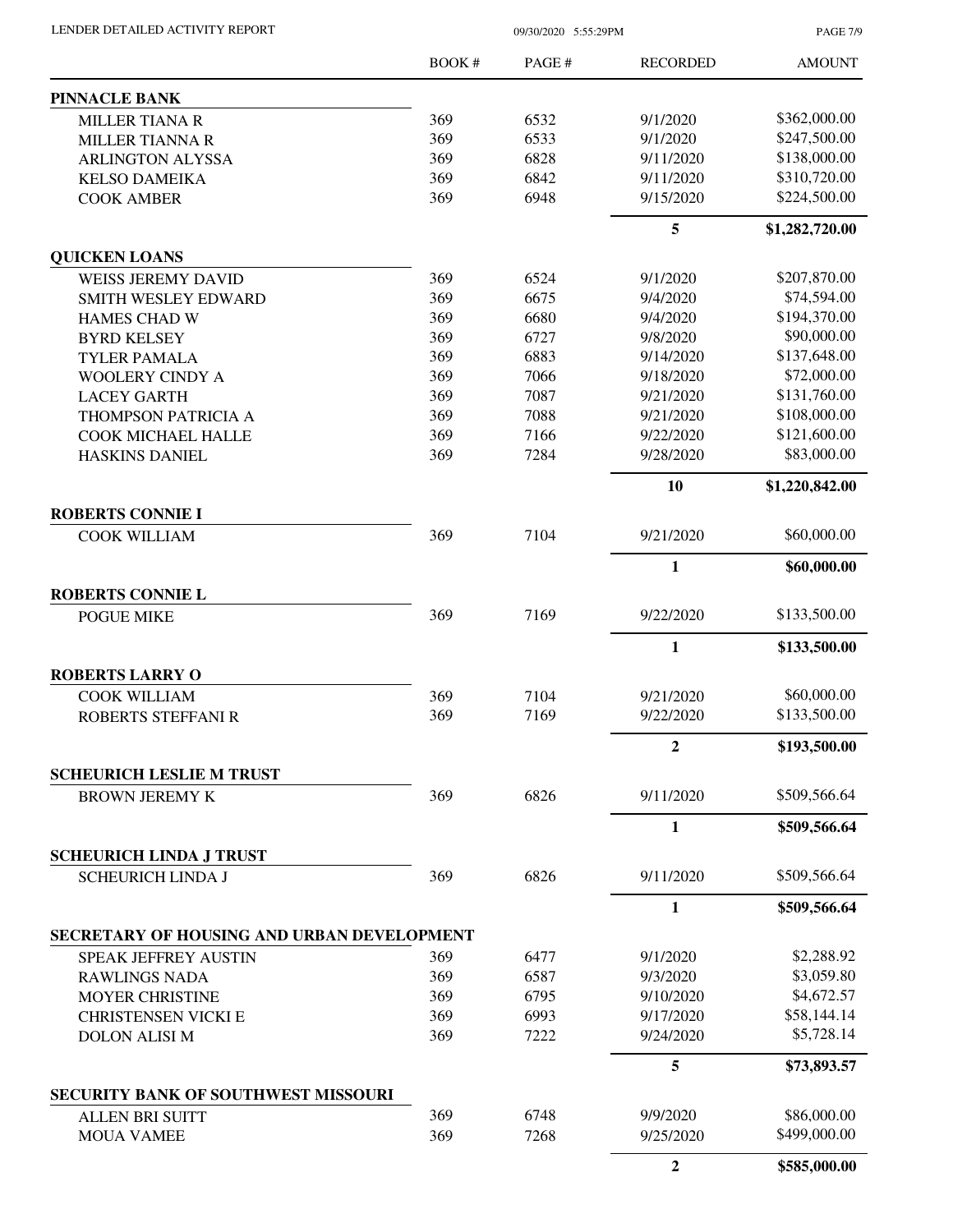PAGE 8/9

|                                                    | <b>BOOK#</b> | PAGE#        | <b>RECORDED</b> | <b>AMOUNT</b>               |
|----------------------------------------------------|--------------|--------------|-----------------|-----------------------------|
| <b>SHERWOOD COMMUNITY BANK</b>                     |              |              |                 |                             |
| PAGE CHAD                                          | 369          | 6830         | 9/11/2020       | \$95,000.00                 |
|                                                    |              |              | $\mathbf{1}$    | \$95,000.00                 |
| <b>SIMMONS BANK</b>                                |              |              |                 |                             |
| <b>GLENN BROOK</b>                                 | 369          | 6673         | 9/4/2020        | \$428,500.00                |
| <b>GARCIA GILBERTO</b>                             | 369          | 6803         | 9/10/2020       | \$41,000.00                 |
| <b>BROWN MYRA</b>                                  | 369          | 6813         | 9/10/2020       | \$97,500.00                 |
| <b>HARTMAN LISA</b>                                | 369          | 6933         | 9/15/2020       | \$47,000.00                 |
| <b>GARDNER ROIANN</b>                              | 369          | 7162         | 9/22/2020       | \$165,500.00                |
| <b>CARRELL JONATHAN</b>                            | 369          | 7188         | 9/23/2020       | \$109,971.00                |
| STEPHENS ELMER E                                   | 369          | 7292         | 9/28/2020       | \$102,200.00                |
|                                                    |              |              | 7               | \$991,671.00                |
| <b>SIRVA MORTGAGE</b>                              |              |              |                 |                             |
| <b>ALFORD RACHEL A</b>                             | 369          | 6628         | 9/3/2020        | \$188,000.00                |
|                                                    |              |              | $\mathbf{1}$    | \$188,000.00                |
| SOUTHWEST MISSOURI BANK<br><b>BCWC LLC</b>         | 369          | 6544         | 9/2/2020        | \$650,000.00                |
|                                                    | 369          | 6553         | 9/2/2020        | \$140,000.00                |
| <b>RUTH AMANDA D</b>                               | 369          | 6576         | 9/2/2020        | \$105,000.00                |
| FREELEND NATHAN                                    | 369          | 6608         | 9/3/2020        | \$10,000.00                 |
| <b>BEECHWOOD GREGORY F</b>                         | 369          | 6629         | 9/3/2020        | \$171,000.00                |
| HIRSHEY STANLEY KEITH                              | 369          | 6660         | 9/4/2020        | \$75,000.00                 |
| <b>MARION KATHRYN</b>                              |              |              |                 | \$300,000.00                |
| MCMULLEN JEFFREY T                                 | 369          | 6683         | 9/4/2020        | \$26,000.00                 |
| <b>BAILEY TEENA</b>                                | 369          | 6684         | 9/4/2020        | \$30,000.00                 |
| HOUSLEY TINA L                                     | 369          | 6750         | 9/9/2020        | \$40,000.00                 |
| <b>RANGER LINDA</b>                                | 369<br>369   | 6874<br>6903 | 9/14/2020       | \$36,000.00                 |
| <b>GOODALL SUSAN D</b>                             |              |              | 9/14/2020       | \$102,700.00                |
| <b>GUNLOCK CALEB Z</b>                             | 369          | 6952         | 9/15/2020       | \$93,000.00                 |
| <b>BALLARD JASON BENNETT</b>                       | 369          | 6999         | 9/17/2020       | \$100,000.00                |
| <b>MORGAN ALEXZANDER</b>                           | 369          | 7008         | 9/17/2020       |                             |
| <b>STOUT SHANE</b>                                 | 369          | 7039         | 9/18/2020       | \$29,000.00                 |
| <b>GOEWERT BERLINDA S</b>                          | 369          | 7105         | 9/21/2020       | \$71,000.00<br>\$250,000.00 |
| KING ASHLEY L                                      | 369          | 7136         | 9/21/2020       |                             |
| <b>HARMON DEBRA M</b>                              | 369          | 7146         | 9/22/2020       | \$12,000.00<br>\$110,000.00 |
| THOMAS HARMONY J                                   | 369          | 7147         | 9/22/2020       |                             |
| <b>GREER DONNA RAE TRUST</b>                       | 369          | 7148         | 9/22/2020       | \$70,000.00<br>\$104,000.00 |
| <b>SCHEPPERT WARD</b>                              | 369          | 7229         | 9/24/2020       | \$397,700.00                |
| HEYDT SAMANTHA L                                   | 369          | 7250         | 9/25/2020       |                             |
| WHITE PETER A                                      | 369          | 7251         | 9/25/2020       | \$45,200.00                 |
| THOMPSON JEFFINER ELAINE                           | 369          | 7274         | 9/25/2020       | \$134,000.00                |
| FRANKEY CLAUDIA ELLEN                              | 369          | 7301         | 9/28/2020       | \$150,000.00                |
| <b>GILBERT EMILY</b>                               | 369          | 7350         | 9/29/2020       | \$115,500.00                |
| <b>LAUDERDALE LORI MARIE</b>                       | 369          | 7372         | 9/30/2020       | \$165,000.00                |
|                                                    |              |              | 27              | \$3,532,100.00              |
| <b>TERRY DWIGHT EUGENE</b><br><b>KEELING DYLAN</b> | 369          | 6659         | 9/4/2020        | \$72,000.00                 |
|                                                    |              |              | 1               | \$72,000.00                 |
| <b>TERRY SHANON</b>                                |              |              |                 |                             |
| <b>KEELING KATRINA</b>                             | 369          | 6659         | 9/4/2020        | \$72,000.00                 |
|                                                    |              |              | $\mathbf{1}$    | \$72,000.00                 |